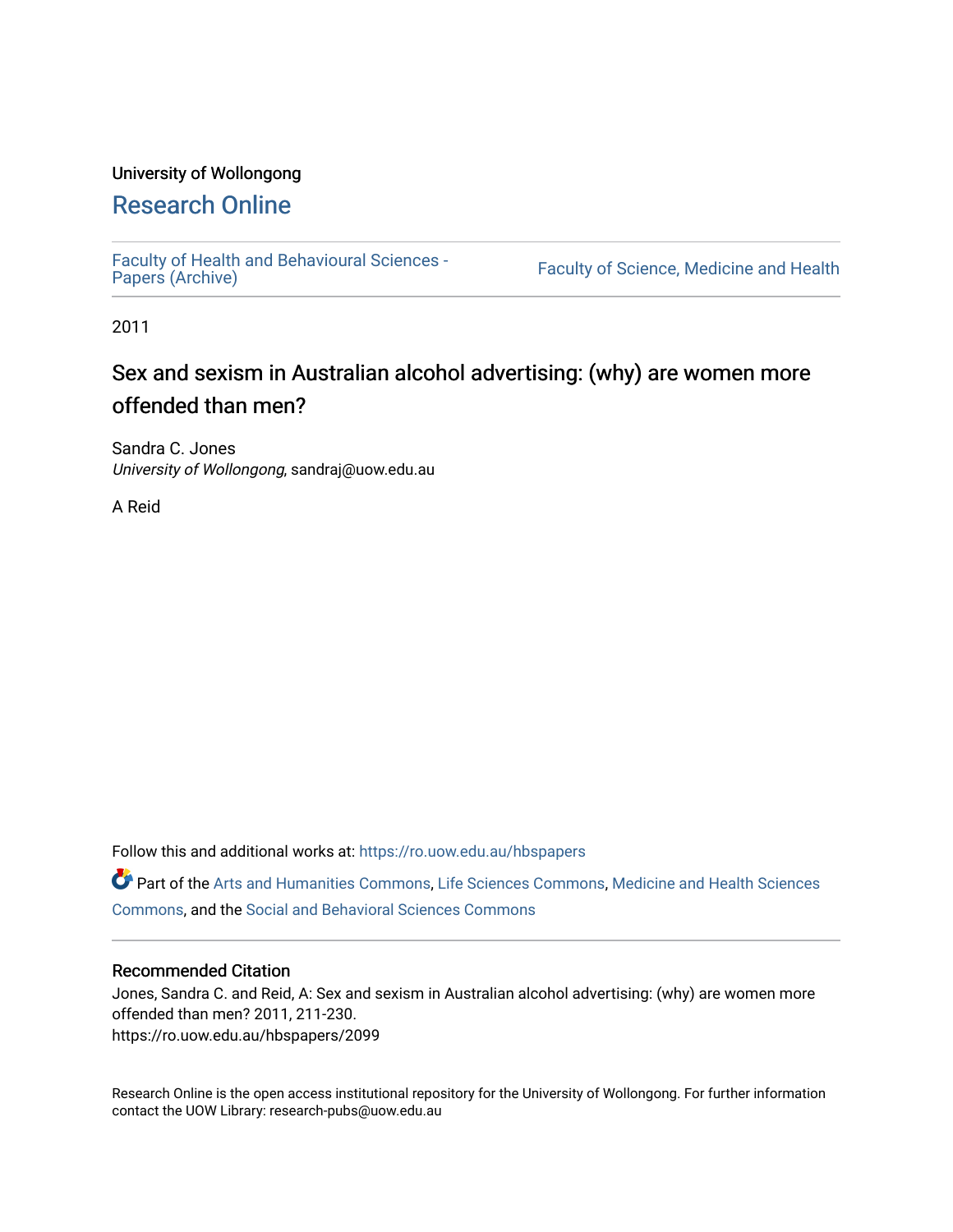## Sex and sexism in Australian alcohol advertising: (why) are women more offended than men?

#### **Abstract**

Alcohol advertisements often attract criticism for portraying women in an overtly sexual and demeaning fashion, with past research finding that women are more critical than men. The first study reported here found that neither feminism nor gender role identity added substantial explanatory power beyond that of gender. Females reported more negative attitudes toward ads that used demeaning sexual appeals and more positive attitudes toward empowering appeals. The second study provided quantitative evidence in support of the assumption that it is offensive sexual portrayals, rather than other aspects of sexist advertisements, that are disliked.

#### Keywords

Sex, sexism, Australian, alcohol, advertising, are, women, more, offended, men

#### **Disciplines**

Arts and Humanities | Life Sciences | Medicine and Health Sciences | Social and Behavioral Sciences

#### Publication Details

Jones, S. C. & Reid, A. (2011). Sex and sexism in Australian alcohol advertising: (why) are women more offended than men?. Contemporary Management Research: an international journal, 7 (3), 211-230.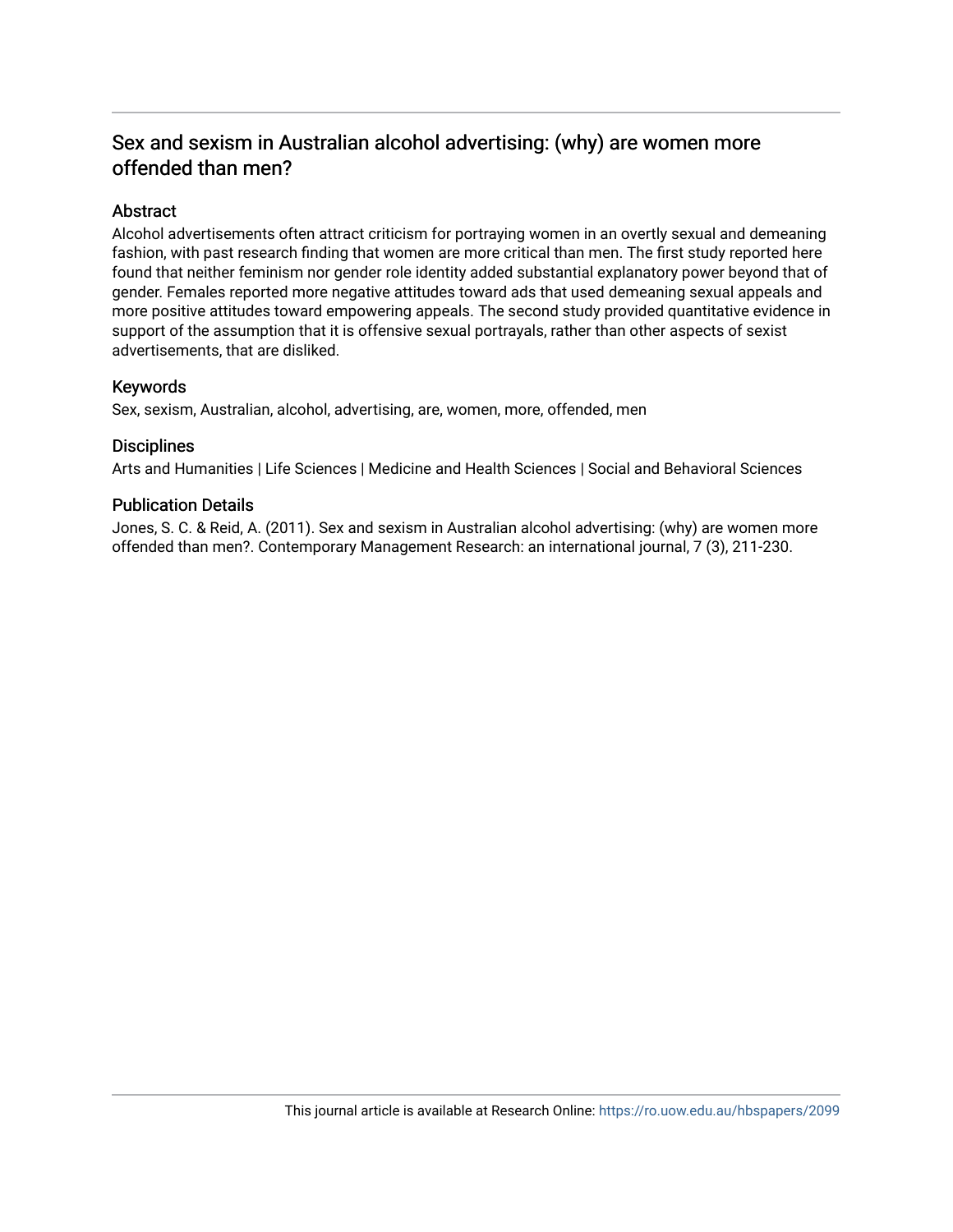# **SEX AND SEXISM IN AUSTRALIAN ALCOHOL ADVERTISING: (WHY) ARE WOMEN MORE OFFENDED THAN MEN?**

Sandra C. Jones Centre for Health Initiatives, University of Wollongong, Australia sandraj@uow.edu.au

Amanda Reid Centre for Health Initiatives, University of Wollongong, Australia areid@uow.edu.au

## **ABSTRACT**

Alcohol advertisements often attract criticism for portraying women in an overtly sexual and demeaning fashion, with past research finding that women are more critical than men. The first study reported here finds that neither feminism nor gender role identity add substantial explanatory power beyond that of gender. Females reported more negative attitudes towards ads used demeaning sexual appeals and more positive attitudes towards empowering appeals. The second study provided quantitative evidence in support of the assumption that it is offensive sexual portrayals rather than other aspects of the sexist advertisements that are disliked.

**Keywords**: Advertising; Australia; Alcohol; Sexism; Consumer Attitudes

## **INTRODUCTION**

Although we have moved beyond the oversimplified perspective that people accept and imitate everything they see on television, it is clear that media exposure does influence people's understanding of their world [1]. The genre of advertising in particular may create, reinforce and prime stereotypical interpretation of events. Advertisers have a short amount of time to make an impression: thus they prey on cognitive short-cuts used by individuals [2], which may activate associated ways of behaving. As a result of their heavy utilization of stereotypes, advertisements have been the subject of much research with regard to portrayal of gender roles.

### Sex and Sexism in Advertising

Studies in the 1980s found that sexual images in advertising had become more overt over time [3], and that models were wearing more suggestive clothing [4]. This trend continued into the 1990s and beyond, with eroticism and nudity in advertising becoming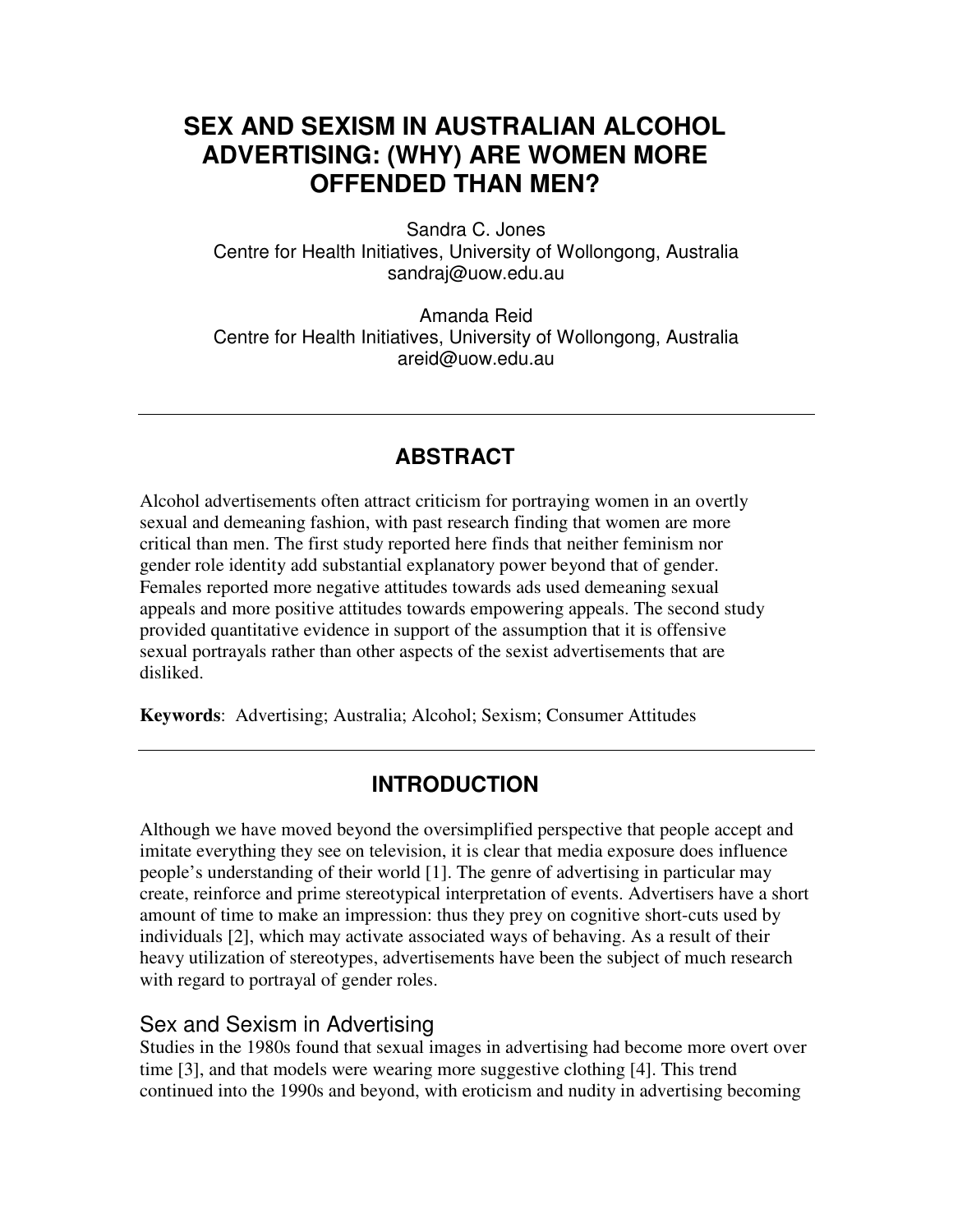more prevalent and increasingly blatant [5]. Sex appeals are obviously used by advertisers in the belief that they increase the effectiveness of the ad. Considering the proliferation of sexual appeals in advertising, it is surprising that although the literature indicates that attention may be increased (particularly among males [6], it also indicates that brand recall, attitude [7] and purchase intention [8,9] may be negatively affected.

The use of derogatory gender role portrayals or stereotypes is often termed 'advertising sexism' [10]. Fundamentally, advertising sexism is a concern because it is felt to limit women's aspirations, achievement, self-esteem and equity in compensation [10]. One third of the ads most complained about to the Australian Advertising Standards Council in 1995 drew complaints of sexism [11]. Interestingly, complaints consistently demonstrated a crossover between objections to the sexual content of the ad and objections to their sexism; that is, feminist critiques have become intertwined with social conservatism [11]. Nokes offers the definition: sexy ads 'show men and women enjoying themselves and each other' and sexist ads 'show or refer to women as powerless objects to be used by and for the gratification of men' [12]. This takes into account the fact that not all sexual images are sexist, and not all sexist images are sexual in nature.

The two major Australian studies of advertising in the second half of the 1980s provide conflicting results – with one finding minimal evidence of gender role stereotypes [13] and the other finding considerable evidence of their pervasive nature [14]. A follow-up study conducted in 2002, using Gilly's methodology, reported findings that were consistent with that of Mazzella and colleagues and concluded that "not only do Australian advertisers continue to portray men and women in restricted roles, but that over time the portrayals are actually becoming more stereotypical in a way that emphasizes traditional roles for women" [15].

Gender differences in response to sex appeals are commonly reported. One study found that males reported a more positive response to ads with nude models, and females a more negative response [16]—which, as the investigators pointed out, would result in little net effect if the target audience contained equal numbers of males and females. LaTour and Henthorne also found that this was the case for both perfume brand attitude and ad attitude; further, females in that study displayed more tension and uneasiness when shown the nude ad than did males [17]. Studies that have found an absence of gender differences when "attractive" (but not "sexy") models are used suggests that it is likely that "sexiness" (or provocation) is responsible for the usual gender differences in advertising effects [18].

With regard to societal effects, the potential effects of sex and sexism in advertising are broader than the direct impact on purchase intention. There is evidence that the ubiquitous presence of sexually attractive female models in advertising contributes to body dissatisfaction and eating disorders [19,20]; subsequent depression and loss of selfesteem [21]; a climate that tolerates sexual harassment [28]; and sexual aggression and domestic violence [22, 23].

Sex and Sexism in Alcohol Advertising**.**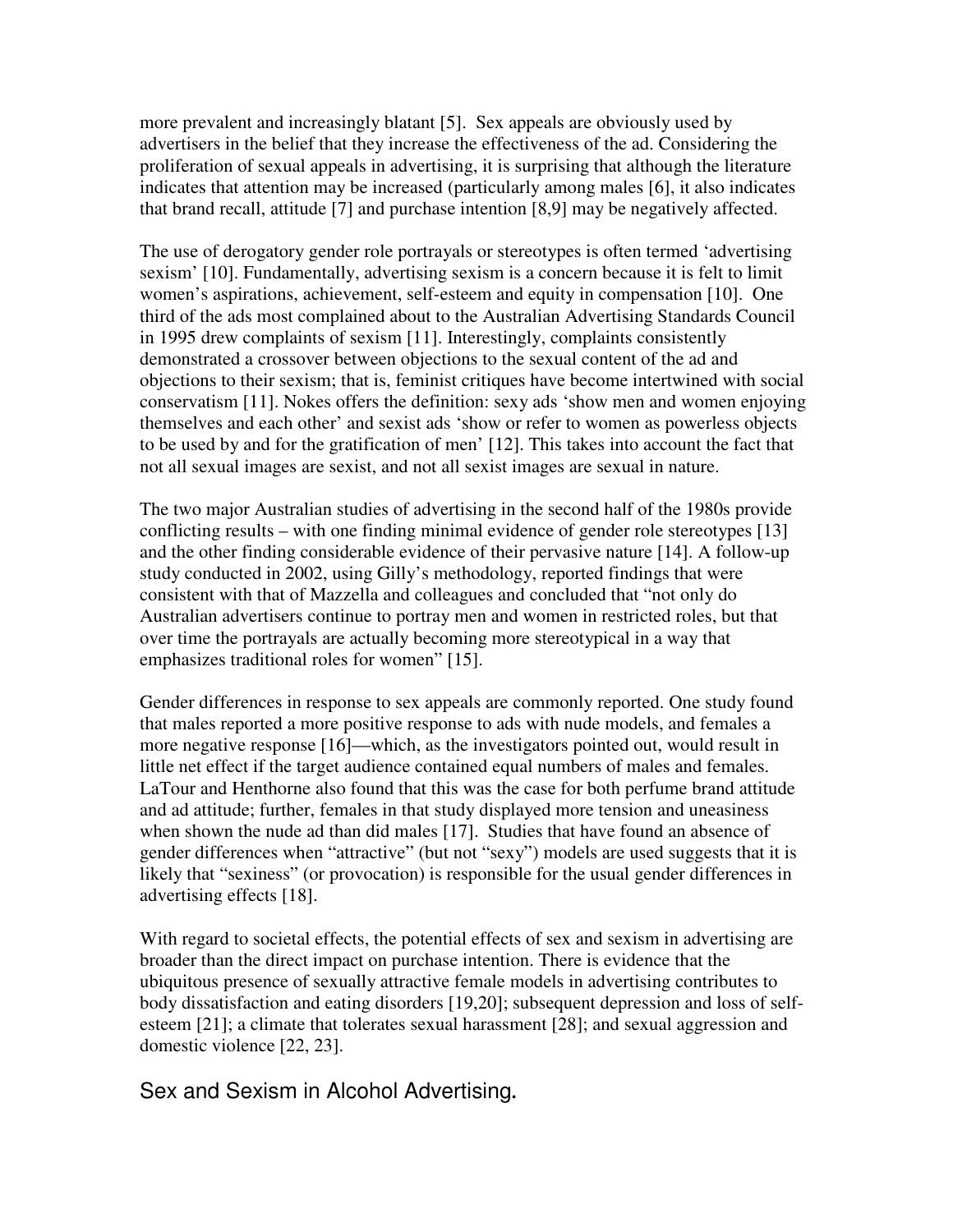One advertised product that is particularly associated with sexual appeals is alcohol. Some authors have described alcohol advertisers as promoting an alcohol stimulated, sexually active lifestyle to young consumers, despite the fact that alcohol is seen to have a negative effect on sexual performance [24]. In the case of alcohol, criticisms of sexual appeals may be further inflamed due to concerns about responsible drinking behavior that is, do these images imply that certain irresponsible sexual behavior (or treatment of women) is appropriate in the context of drinking. This concern is unfortunately supported by strong evidence of associations between alcohol consumption and unsafe sexual behavior [25,26]. The effect of multiple images on young people who are developing their sense of self and their understanding of relationships is also likely to be a strong contributor to the social norm of (excessive) drinking as an essential component of sexual interactions.

Various gender-stereotype perceptions were assessed by Ford and colleagues [27] for four industry advertising categories; the greatest criticality in the US was for the *alcoholic beverage industry*. Beer ads in particular have been criticized for their sexist portrayals of women [28]. For example, Anheuser-Busch was widely criticized in 1990 for a series of ads which were seen as sexist; including one which an announcer asked "Why do gentlemen prefer blondes?" followed by a shot of an attractive blond woman and the words "Dumb question." Clear gender differences in 'acceptability' of beer ads, in particular, were also evident in Fahy and colleagues large national U.S. study [29]; however, reasons for acceptability were not analysed. An Australian study measured attitudes towards offensive advertising among 125 university students [30], and found that although alcohol ads were  $12<sup>th</sup>$  on the list overall, they were one of only two products for which women reported a significantly higher level of offensiveness. By far the largest gender difference in reasons for offence occurred in relation to the category "sexist". Further, the mean score for "nudity" was far lower than it was for "sexism", and the absolute difference between males and females on offensiveness of nudity was one-third of that for sexism.

#### Advertising, Feminism and Gender Role Identification**.**

Feminism is defined by the Oxford dictionary as "advocacy of women's rights and sexual equality." Feminists, by definition, should have more negative evaluations of messages which portray women in a demeaning fashion (independent of gender). A number of studies have assessed feminist orientation or 'consciousness', and found that this perspective is associated with being significantly more critical of female role portrayals in advertising. In Australia, Harker and colleagues measured 'feminist consciousness' in relation to advertising gender role portrayals but not with alcohol ads specifically [31]. On the basis of their cluster analysis, the authors suggested that there were two groups of feminists – those who are very concerned about gender role portrayals (labelled by Harker et al. as 'pessimists', only 28% males), and those who are less concerned (labelled 'optimists'). The 'optimistic' cluster (who actually had the highest autonomy scores) was comprised of 41% males, which raises the possibility that gender is a more important influence than feminism.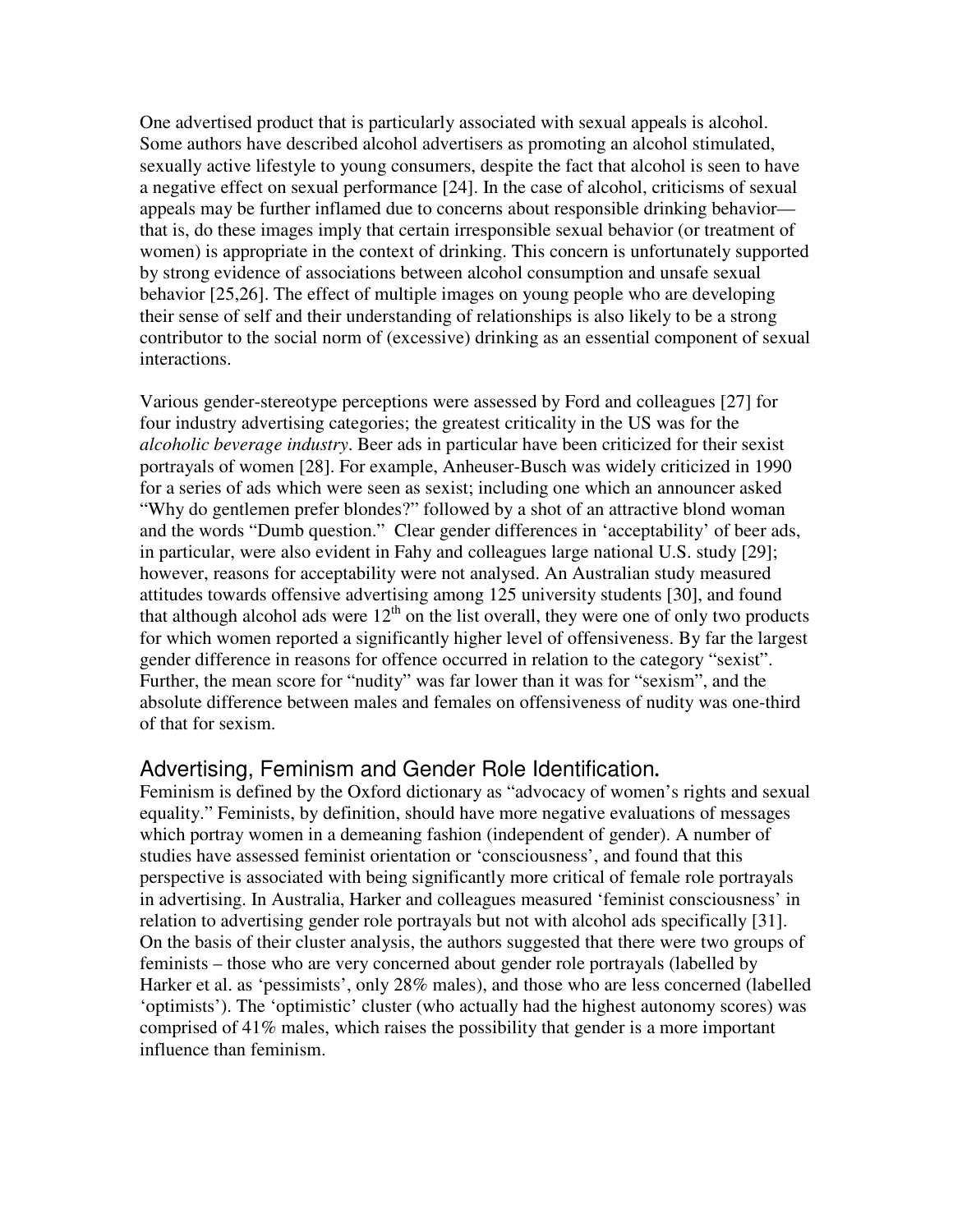Other published Australian research investigated whether 'feminist' women (classified according to scores on the Bem Sex Role Inventory) were more critical of sexist (i.e., gender stereotyped) appeals in *beer ads* than were 'non-feminist' women [32]. Unlike Lavine and colleagues, this research found little effect of feminism; however, feminism may have had some impact on the recognition of sexism within highly sexist ads. In general, women (both feminist and non-feminist) 'liked' all the ads, and level of feminism did not yield a negative impact on their purchase intentions [21]. Further, they found that women did not wish the ads to be modified in order to target female consumers. The differences in the results of this Australian study may be related to the use of only beer ads which, as reported, women saw as targeted only at men; the use of the BSRI, which uses gender role identity as a proxy measure of feminism rather than measuring feminism directly; and the use of ads which were sexist in their implied attitudes towards women rather than their portrayal of women and which were actually fairly mild compared to many current campaigns.

### Overview of Current Research

The current studies were designed to investigate the independent and interactive effects of gender, feminism, and gender role identity on ad liking for alcohol products that used visuals portraying women in an overtly sexual and demeaning fashion as opposed to empowering or neutral portrayals. Study 1 measured feminism and gender role identity and examined the extent to which these constructs predicted responses to sexual portrayals in print ads for alcohol brands independent of gender. Study 2 addressed a methodological assumption by using the same print ads to investigate whether what was liked about the empowering ads in study 1 was indeed that they were empowering, and what was disliked about the sexist ads was indeed that they were offensive and demeaning – as opposed to some other quality.

## **STUDY ONE**

On the basis of previous research, it was expected that women would find sexist (demeaning) portrayals of other women more offensive than would men, which would result in lower ad liking scores; that men would react negatively toward ads that presented women as powerful, independent entities (particularly where the appeal may be taken to imply that men are not necessary for women to be happy and successful); and that ads which presented women neither as subservient (sexual objects) nor as dominant (empowered) would not specifically appeal to, or against, gender-specific conditioning. To measure, and control for, the potential confounding effects of gender role identification and feminism (as reported by previous studies), we included the measures used in these previous studies.

#### Method

The participants were 316 undergraduate college students taking a first-year introductory marketing course. The mean age of the participants was 19.9 years (range 17 to 56). Forty-nine percent of the participants were female, and 74% were born in Australia. Gender role identification was measured using the Bem Sex Role Inventory (BSRI) (BSRI) [33], which is the most widely-used measure of gender role identification (and the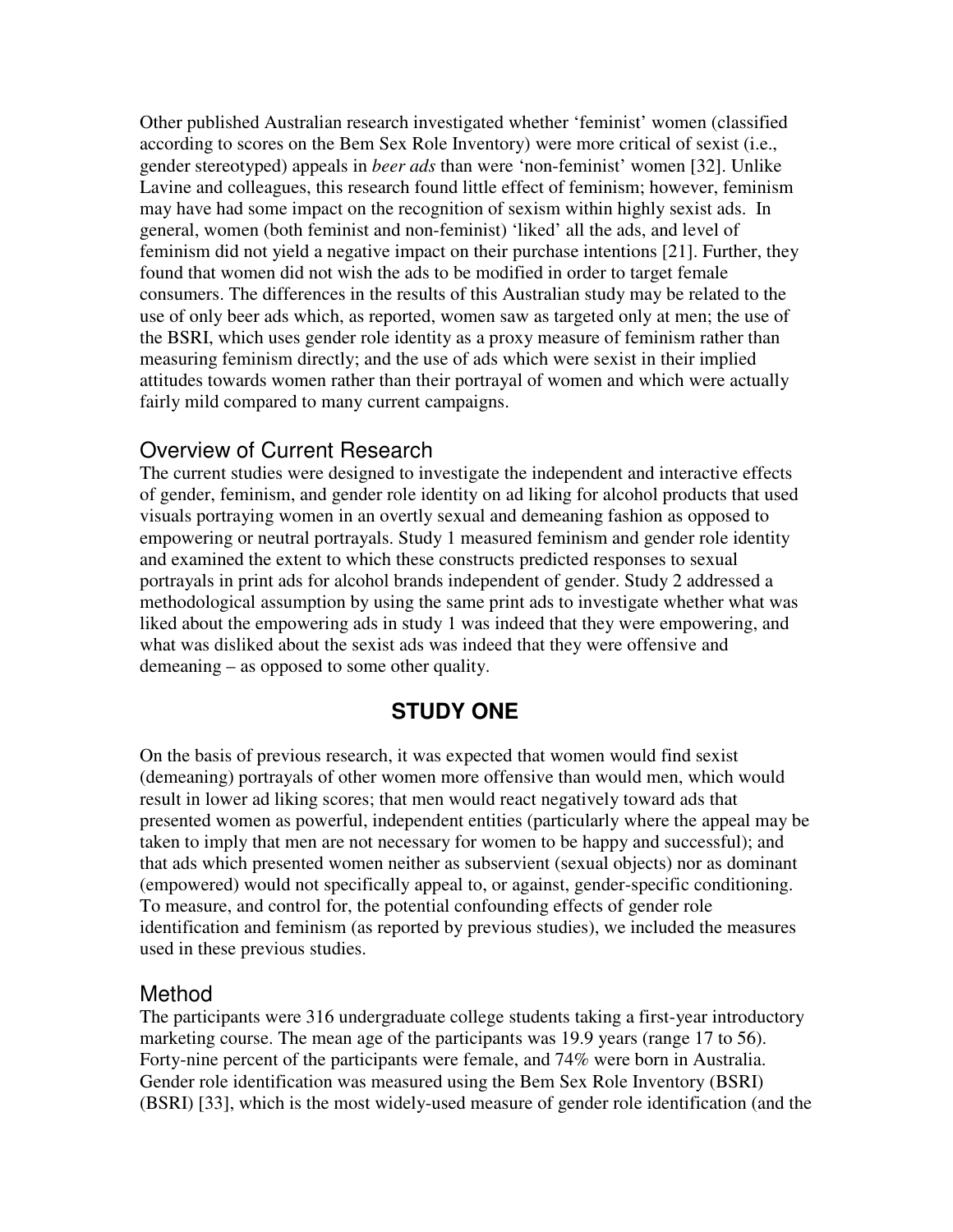measure used in the Australian study of responses to sexist alcohol advertising reported above). The full scale presents respondents with 60 personality characteristics; for the purposes of this study we used only 14 items: seven male characteristics (e.g., independent, assertive, self-reliant); and seven female characteristics (e.g., warm, sympathetic, tender). Respondents were asked 'How well do each of the following words describe you?' – with four response options ('not at all,' 'a little bit,' 'a lot' and 'completely'). Feminism was measured using 10 items from the Attitudes toward Women Scale [34]. This scale was designed to "assess attitudes towards the rights, roles, and privileges women ought to have [35]; and includes items such as "women should assume their rightful place in business and all the professions along with men". Respondents answered each item on a four-point Likert scale ("agree strongly," "agree mildly," "disagree mildly," or "disagree strongly"), and responses were then converted to  $a<sub>0</sub> - 4$  scale.

The stimuli were 9 print ads for alcohol brands. The ads were selected from a group of 35 magazine ads from current campaigns. The initial criterion for selection was that the ad must include a picture of at least one woman (either on her own or with other men or women). This resulted in a group of 16 suitable ads that were pre-tested with a separate group of ten males and females to classify them as either 'sexist,' 'empowering,' or 'neutral.' Participants in the pre-test were given a file that contained 16 print ads for alcohol brands taken from current issues of popular magazines. They were asked to select: 'the three most *sexist* ads (i.e., demeaning to women);' 'the three most empowering ads (i.e., to women);' and 'the three most neutral ads.' The three 'sexist' ads chosen for the main study were those that received the highest number of nominations as a sexist ad *and* zero nominations as an empowering ad. A similar system was employed for the empowering and neutral ads. The sexist ads chosen were Ad 3, Ad 5, and Ad 8; the empowering ads were Ad 2, Ad 4, and Ad 7; and the neutral ads were Ad 1, Ad 6, and Ad 9. (See table 1 for complete descriptions of all ads).

| Ad             | Category   | Description                                                          |  |  |  |  |
|----------------|------------|----------------------------------------------------------------------|--|--|--|--|
|                | Neutral    | An ad for a brand of sparkling wine. It consists of a photograph of  |  |  |  |  |
|                |            | a man and a woman, arm-in-arm, walking away from the camera          |  |  |  |  |
|                |            | and past an outdoor café; the man, who is carrying a bottle of the   |  |  |  |  |
|                |            | wine, is looking back over his shoulder and is smiling. The caption  |  |  |  |  |
|                |            | reads "unmistakably Italian."                                        |  |  |  |  |
| $\overline{2}$ | Empowering | An ad for a brand of sparkling wine. It consists of a photograph of  |  |  |  |  |
|                |            | a woman and a man in a bath (the focus of the picture is the         |  |  |  |  |
|                |            | woman and only the man's arms and part of his face are visible);     |  |  |  |  |
|                |            | the woman is laughing and holding a glass of champagne, with         |  |  |  |  |
|                |            | champagne splashing out of the top of glass. The caption reads       |  |  |  |  |
|                |            | "what's an occasion anyway?"                                         |  |  |  |  |
| $\mathcal{E}$  | Sexual/    | An ad for a brand of blended whisky. It consists of a photograph of  |  |  |  |  |
|                | demeaning  | a middle-aged man in a suit and a young girl in a cropped top, mini  |  |  |  |  |
|                |            | skirt and sneakers in a lift. The caption reads "he who hesitates is |  |  |  |  |
|                |            | lost".                                                               |  |  |  |  |

#### **Table 1:** Description of Advertisement Stimuli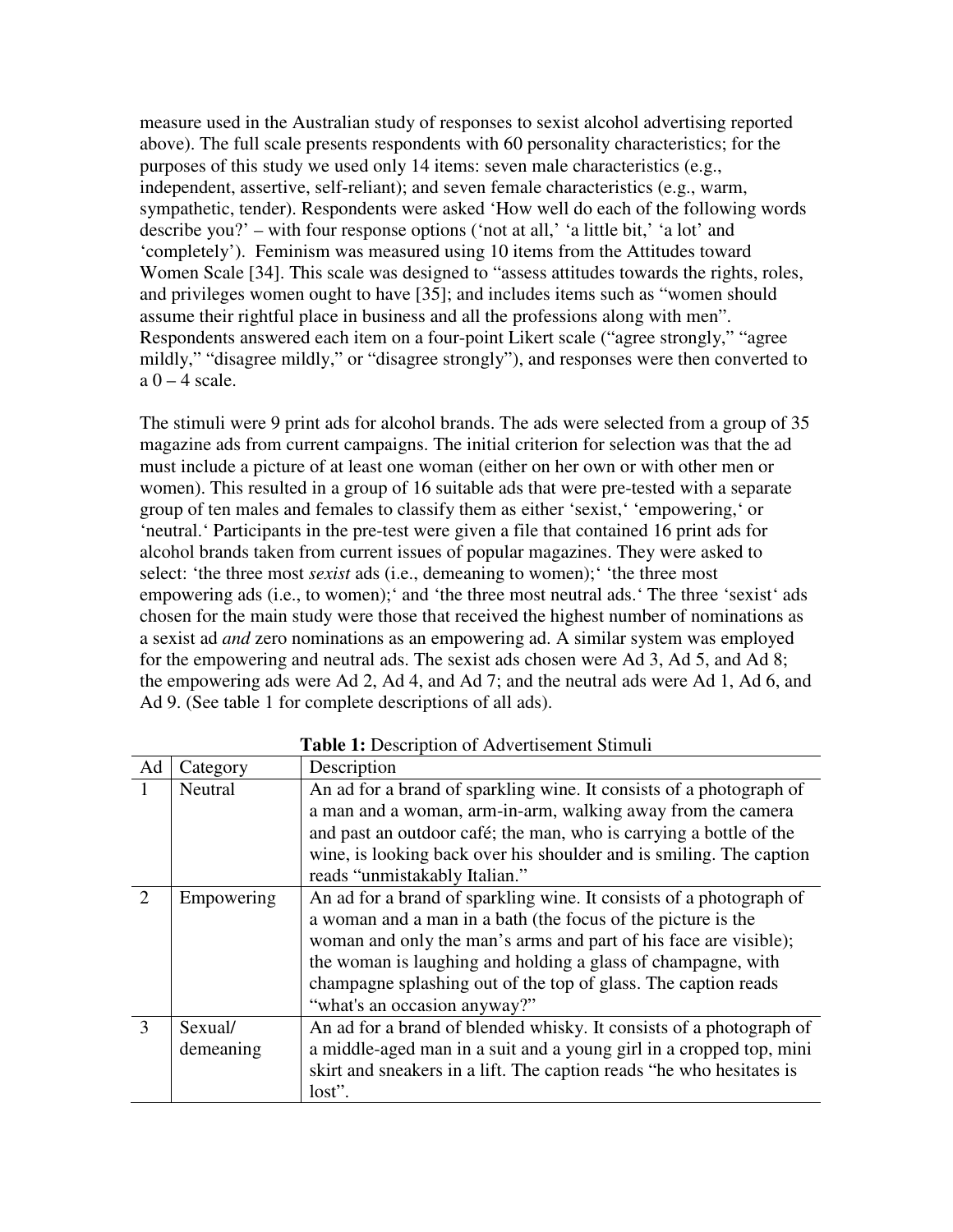| $\overline{4}$ | Empowering | An ad for a brand of wine. It consists of a photograph of a woman    |  |  |  |
|----------------|------------|----------------------------------------------------------------------|--|--|--|
|                |            | in a bar wearing a bright yellow dress, surrounded by three men in   |  |  |  |
|                |            | suits who are clearly interested in her (the man's faces are only    |  |  |  |
|                |            | partially visible). The caption reads "yellow stands out."           |  |  |  |
| $\overline{5}$ | Sexual/    | An ad for a brand of scotch whisky. It consists of a photograph of   |  |  |  |
|                | demeaning  | a woman, from the chest down, wearing a very short skirt stepping    |  |  |  |
|                |            | out of a car. The caption reads "yes, God is a man".                 |  |  |  |
| 6              | Neutral    | An ad for a brand of liqueur. It consists of a photograph of a       |  |  |  |
|                |            | woman looking directly at the camera, and two glasses containing     |  |  |  |
|                |            | ice cubes, with liqueur being poured from the bottle into one of the |  |  |  |
|                |            | glasses. The caption reads "where fire meets ice."                   |  |  |  |
| $\overline{7}$ | Empowering | An ad for a brand of sparkling wine (the same brand as Ad 2). It     |  |  |  |
|                |            | consists of a photograph of three women laughing and drinking        |  |  |  |
|                |            | champagne while trying to take a photograph of themselves. The       |  |  |  |
|                |            | caption reads "what's an occasion anyway?"                           |  |  |  |
| 8              | Sexual/    | An ad for a brand of liqueur. It consists of a photograph of a       |  |  |  |
|                | demeaning  | woman reclining in a chair with one strap of her dress fallen down,  |  |  |  |
|                |            | her dress pulled up to the top of her thighs, and her hand between   |  |  |  |
|                |            | her legs. The caption reads "after a couple of glasses you may find  |  |  |  |
|                |            | you've taken advantage of yourself."                                 |  |  |  |
| 9              | Neutral    | An ad for a brand of liqueur. The ad shows three people, two         |  |  |  |
|                |            | women and a man, smiling and laughing; each is holding a glass       |  |  |  |
|                |            | containing ice cubes and liqueur. The caption reads "you'll always   |  |  |  |
|                |            | remember your first [brand name]."                                   |  |  |  |

Participants were shown, in a classroom setting, each of the nine ads (in the order in which they are numbered above) on an overhead projector. They were asked, for each ad, to rate their liking of the ad (i.e., How much do you like or dislike this ad?) on an 11 point scale, from minus five (absolutely hate it) to plus five (absolutely love it). Participants then completed an unrelated task (a questionnaire on health status and health behavior). Finally, they completed the above-described measures of gender role identification and feminism.

### **Results**

The mean ad-liking scores, which measured attitude toward the ads, are shown in Table 2. As seen in the table, the mean scores for all ads were not far from the neutral point on the scale, with eight of the nine scored as mildly favorable. As expected (see Table 2), female participants reported significantly lower levels of ad-liking for all three of the sexist ads than did male respondents; significantly higher levels of ad-liking for two of the three empowering ads than did male respondents, with the third being directionally consistent.<sup>1</sup> Finally, there were no differences in ad liking between males and females for two of the three neutral ads, with the third (the only ad in this category that pictured a woman without a man) being preferred by females.

 $\overline{a}$  $<sup>1</sup>$  Interestingly, ad 7 (the three girls drinking champagne without a man present) received the highest mean</sup> rating of all the ads among female participants and the lowest mean rating of all the ads among male participants.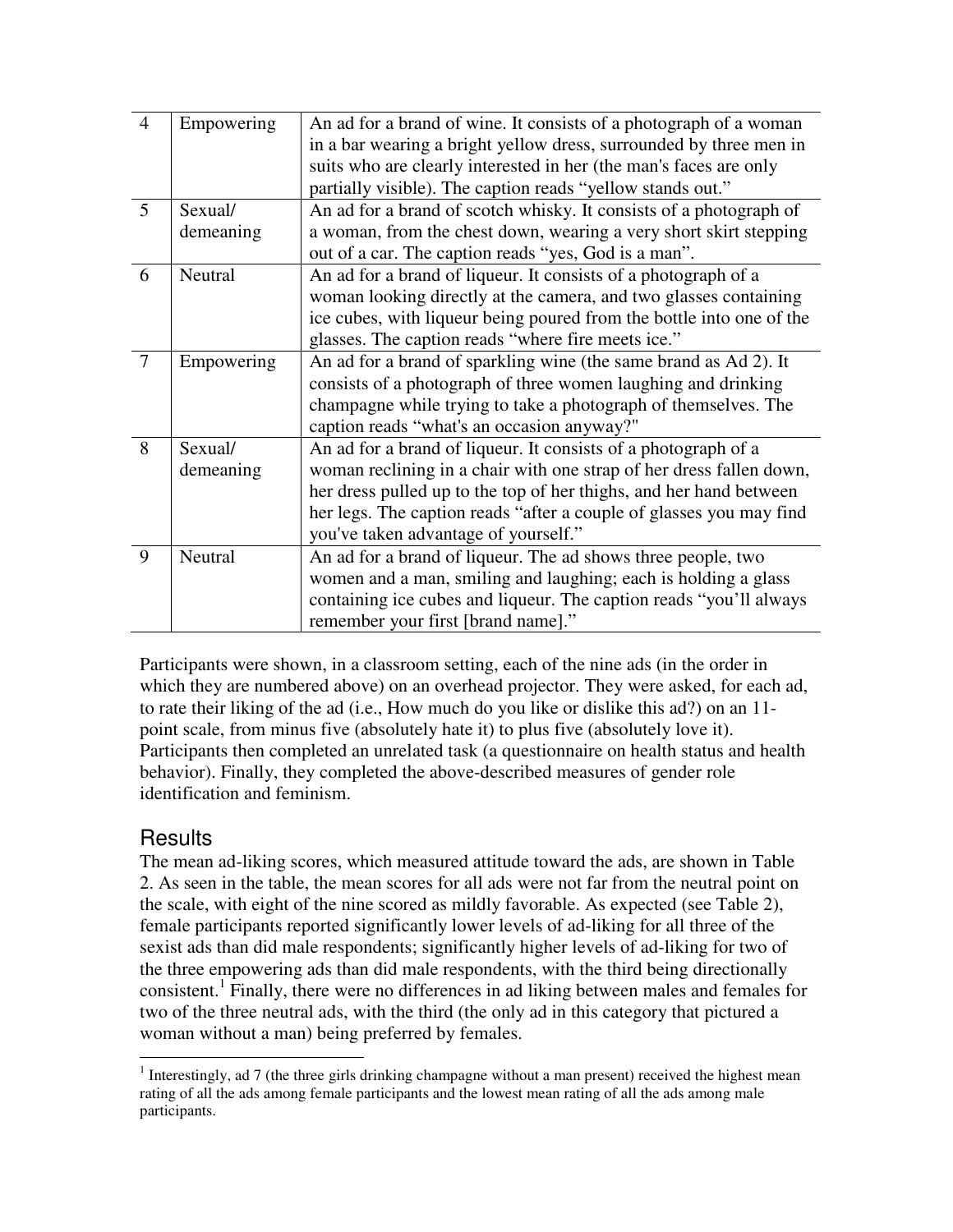| Ad                | Mean   | Male   | Female  | T       | Sig       |
|-------------------|--------|--------|---------|---------|-----------|
| ad $3$ (sexist)   | 1.38   | 2.10   | 0.89    | $-4.71$ | .000      |
| ad $5$ (sexist)   | .62    | 2.08   | $-0.39$ | $-8.60$ | .000      |
| ad 8 (sexist)     | .01    | 1.16   | $-.76$  | $-7.58$ | .000      |
| ad 2 (empowering) | .86    | .43    | 1.15    | 3.14    | .001      |
| ad 4 (empowering) | 1.08   | .90    | 1.21    | 1.37    | <b>Ns</b> |
| ad 7 (empowering) | .84    | $-.57$ | 1.8     | 9.76    | .000      |
| ad 1 (neutral)    | $-.07$ | $-.02$ | $-.12$  | $-.44$  | <b>Ns</b> |
| ad 6 (neutral)    | .97    | .64    | 1.22    | 2.05    | .04       |
| ad 9 (neutral)    | .40    | .19    | .55     | 1.49    | <b>Ns</b> |

**Table 2.** Ad Liking by Gender

Gender role identity: The mean score on the masculine role identity subscale was 12.44  $(SD = 3.39)$ ; range 3 to 21 (with a possible range of 0 to 21). There was no significant difference between male and female respondents in the mean masculine identity score  $(males = 12.21, females = 12.61; ns)$ . There were no significant differences in attitude toward the ad by high versus low male gender role identity, other than for Ad 1 (neutral), which was rated more highly by participants with a low male identity  $(-0.36 \text{ vs. } 0.28, t = -1)$ 2.75,  $p = .006$ ). When analyzed separately by gender, this difference remained significant only for females  $(-0.47 \text{ vs. } 0.21, t = -2.24, p = .03)$ . The mean score on the feminine role identity subscale was  $13.32$  (SD = 3.68); range 1 to 21. The mean feminine identity score was higher for female respondents than for male respondents (13.84 vs. 12.59,  $t = 2.96$ ,  $p$ = .003). There were no significant differences in attitude toward the ad by high versus low female gender role identity, other than for Ad 7 (empowering), which was rated more positively by participants with a high female identity (1.19 vs. 0.45,  $t = -2.72$ ,  $p = .007$ ) and Ad 8 (sexist), which was rated more negatively by participants with a high female identity (-0.28 vs. 0.28,  $t = 2.03$ ,  $p = .04$ ). When analyzed separately by gender, these differences were eliminated (i.e., the apparent gender role differences were caused by gender).

Feminism: The mean score on the feminism scale was 22.55 (range 6 to 30, with a possible range of 0 to 30). Not surprisingly, the mean feminism score was slightly higher for females (24.21) than for males (20.24). Consistent with previous studies, highfeminism respondents reported significantly lower levels of ad liking for all three of the *sexist* ads than did low-feminism respondents; significantly higher levels of ad liking for only one of the three empowering ads than did low-feminism respondents, with the other two ads being directionally consistent; and no differences in ad liking from low-feminism respondents for any of the three neutral ads. However, when these results were analyzed by gender, there was no independent effect of feminism on ad liking (i.e., all apparent 'feminism' differences were simply caused by gender differences).

#### **Discussion**

As anticipated, we found that female respondents reported more negative attitudes toward alcohol ads that used overt (or demeaning) sexual appeals than did males; more positive attitudes toward alcohol ads that used feminist (empowering) appeals than did males; and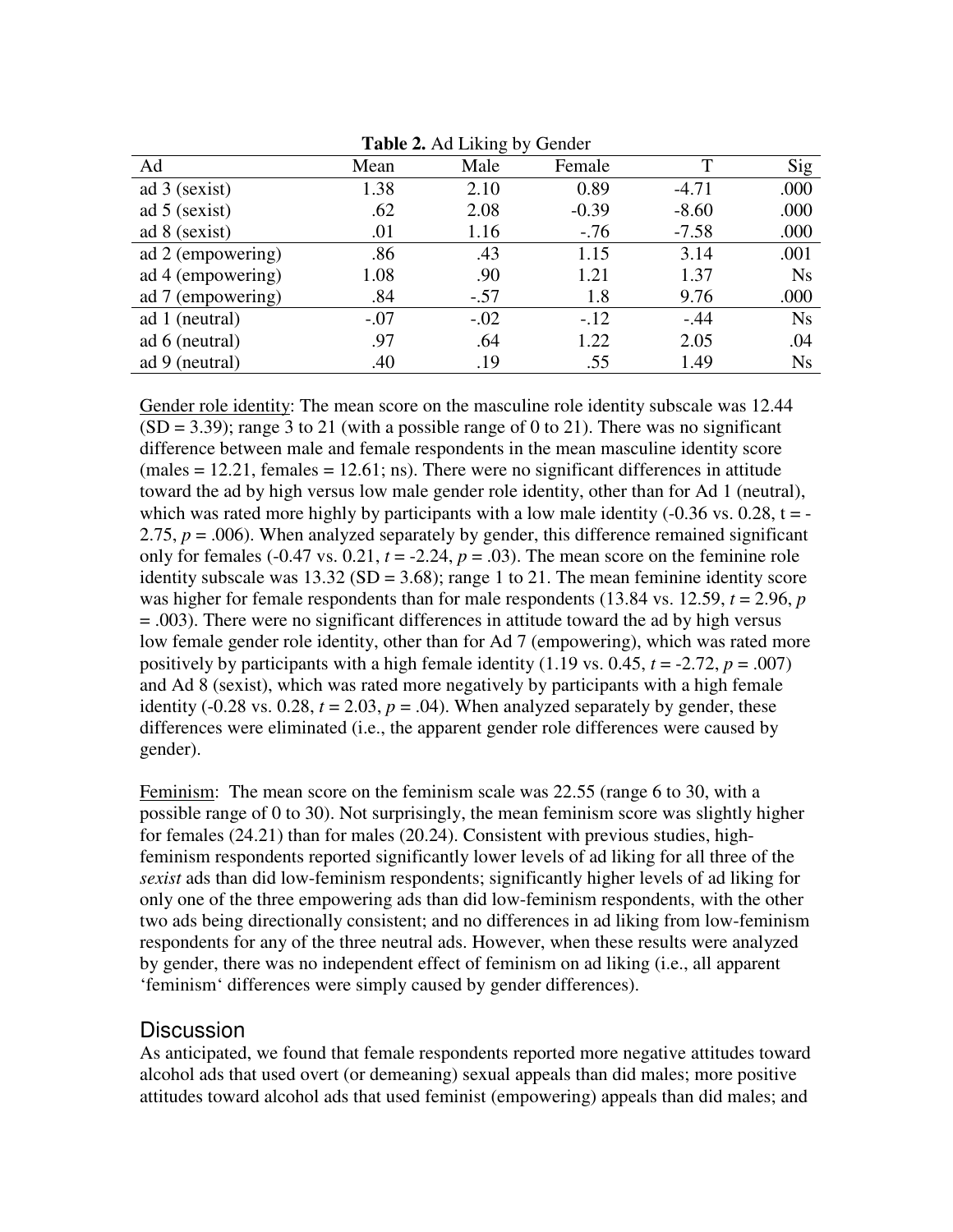did not differ from males in their evaluation of ads that used neutral appeals. We also found no consistent effect of gender role identity or feminism on ad liking independent of gender. However, these findings need to be interpreted with caution given the small differences between male and female respondents on these variables.

## **STUDY TWO**

Study 1 provided clear support for the view that women tend to display negative attitudes toward the use of female sexual appeals in alcohol ads. However, that study did not specifically ask respondents whether they found the ads to be sexist, rather their attitudes to the ads were *assumed* to be due to their sexist nature (or, in the case of the empowering ads, their presentation of women as independent). Study 2 was designed to provide quantitative evidence to support these assumptions.

The term 'sexist' was operationalized via two related but distinct concepts: 'offensive level of sexuality' and 'demeaning to women.' We anticipated that sexist ads would be rated as more offensive and demeaning to women (and particularly so by female respondents) than would empowering and neutral ads; and empowering ads would be rated as more empowering to women than would sexist and neutral ads. If we are correct in our inference from Study 1 that it is the portrayal of women in the ads that influences ad liking, this would result in ratings of the sexist ads as offensive and demeaning to women being associated with lower ad liking (by female respondents); and ratings of the empowering ads as empowering to women being associated with higher ad liking (by female respondents).

### Method

The participants were 161 undergraduate college students taking a first-year undergraduate marketing course. The mean age of the participants was 20.5 years (range 18 to 36). Forty-eight percent of the participants were female and 70% were born in Australia. Feminism was again measured using the same ten items from the Attitudes toward Women Scale [34]. Gender role identification was not measured in this study.

The stimuli were the same nine print ads for alcohol brands used in Study 1. Participants were given, in a classroom setting, a printed questionnaire that included a three-quarter page reproduction of each of the nine ads (in the order in which they were numbered in Study 1). Section one of the questionnaire measured ad liking as in Study 1. Section two of the questionnaire included a small reproduction of each ad and three questions about the portrayal of the woman (or women) in the ad: "This ad contains an offensive level of sexuality," "This ad is demeaning to women," and "This ad is empowering to women." These questions were answered on a 7-point scale, where  $1 =$  "strongly disagree" and  $7 =$ "strongly agree." Finally, respondents completed demographic questions and the abovedescribed measure of feminism.

### **Results**

The mean ad liking scores for the ads and results of the analyses of ad liking by gender and by feminism, produced results consistent with study 1 and are, hence, not reported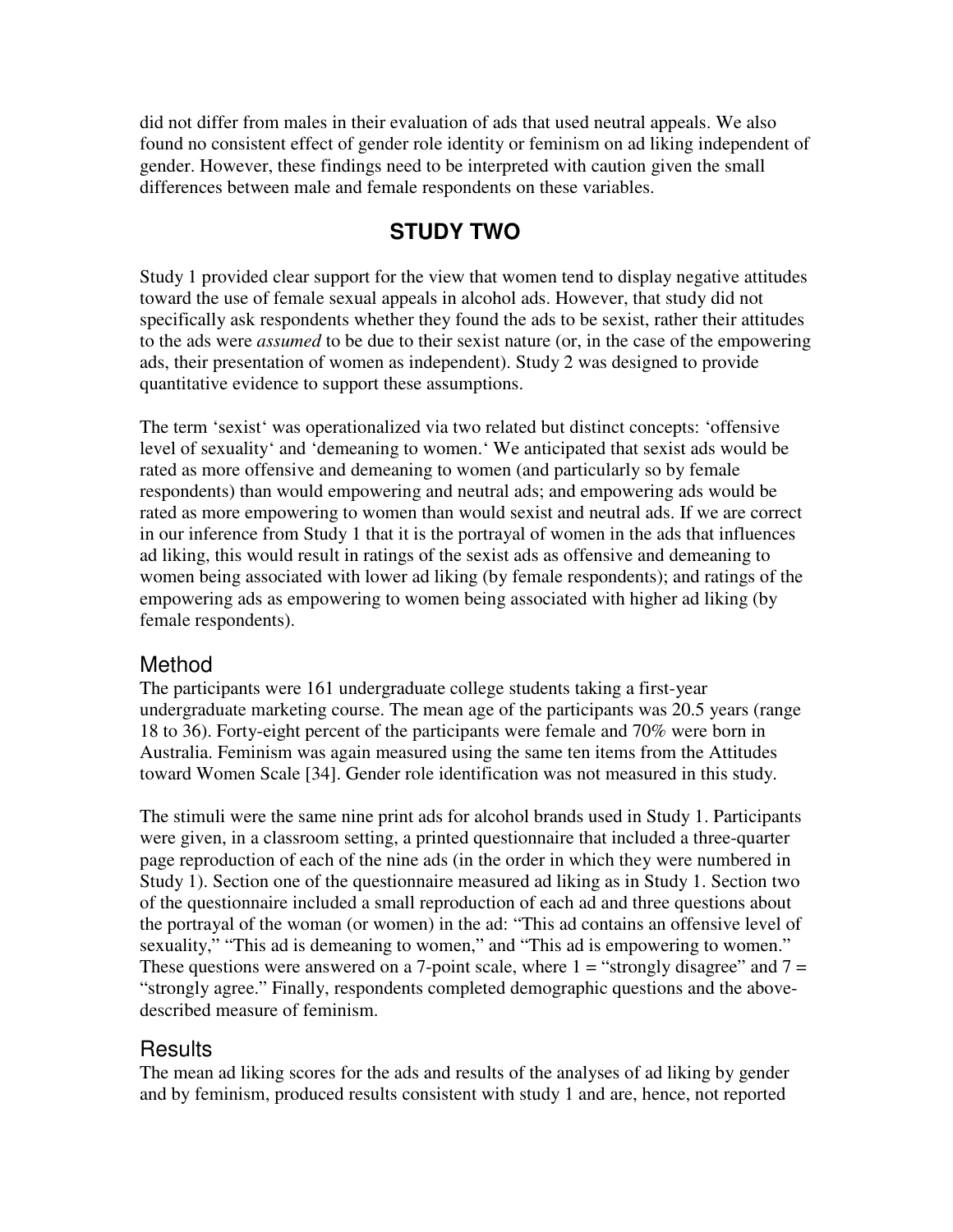here.<sup>2</sup> As shown in Table 3, the three "sexist" ads received the highest ratings for containing "an offensive level of sexuality." Ratings for these three ads were 4.5 (Ad 8), 4.4 (Ad 5), and 4.1 (Ad 1), with no other ad scoring above the mean on this item. Similarly, as shown in table 4, these ads received the highest ratings for being "demeaning to women." Ratings for all three of these ads were 4.3, with mean scores for all other ads more than a full scale point below this.

|                   | ັ    |           |
|-------------------|------|-----------|
| Ad                | Mean | <b>SD</b> |
| ad 8 (sexist)     | 4.48 | 1.87      |
| ad 5 (sexist)     | 4.38 | 1.83      |
| ad $3$ (sexist)   | 4.06 | 1.74      |
| ad 2 (empowering) | 3.61 | 1.64      |
| ad 9 (neutral)    | 3.27 | 1.46      |
| ad 6 (neutral)    | 3.25 | 1.47      |
| ad1 (neutral)     | 3.20 | 1.38      |
| ad 4 (empowering) | 3.01 | 1.34      |
| ad 7 (empowering) | 2.42 | 0.94      |
|                   |      |           |

**Table 3.** Ratings of Ads as Offensive (Highest to Lowest)

| Table 4. Ratings of Ads as Demeaning (Highest to Lowest) |  |
|----------------------------------------------------------|--|
|----------------------------------------------------------|--|

| Ad                | Mean | <b>SD</b> |
|-------------------|------|-----------|
| ad $5$ (sexist)   | 4.33 | 1.75      |
| ad 8 (sexist)     | 4.31 | 1.71      |
| ad $3$ (sexist)   | 4.27 | 1.72      |
| ad 9 (neutral)    | 3.30 | 1.44      |
| ad 6 (neutral)    | 3.27 | 1.49      |
| ad 1 (neutral)    | 3.27 | 1.41      |
| ad 2 (empowering) | 3.24 | 1.42      |
| ad 4 (empowering) | 3.16 | 1.46      |
| ad 7 (empowering) | 2.65 | 1.24      |

As expected, and shown in table 5, all three of the "empowering" ads received scores above the mean on the item "This ad is empowering to women". Importantly, and consistent with the pilot study, the sexist ads received low scores on the empowering item, and the empowering ads received low scores on the offensive and demeaning items.

 $\overline{a}$ 

<sup>&</sup>lt;sup>2</sup> Unreported results of study 2 relating to replication of study 1 can be obtained from the authors.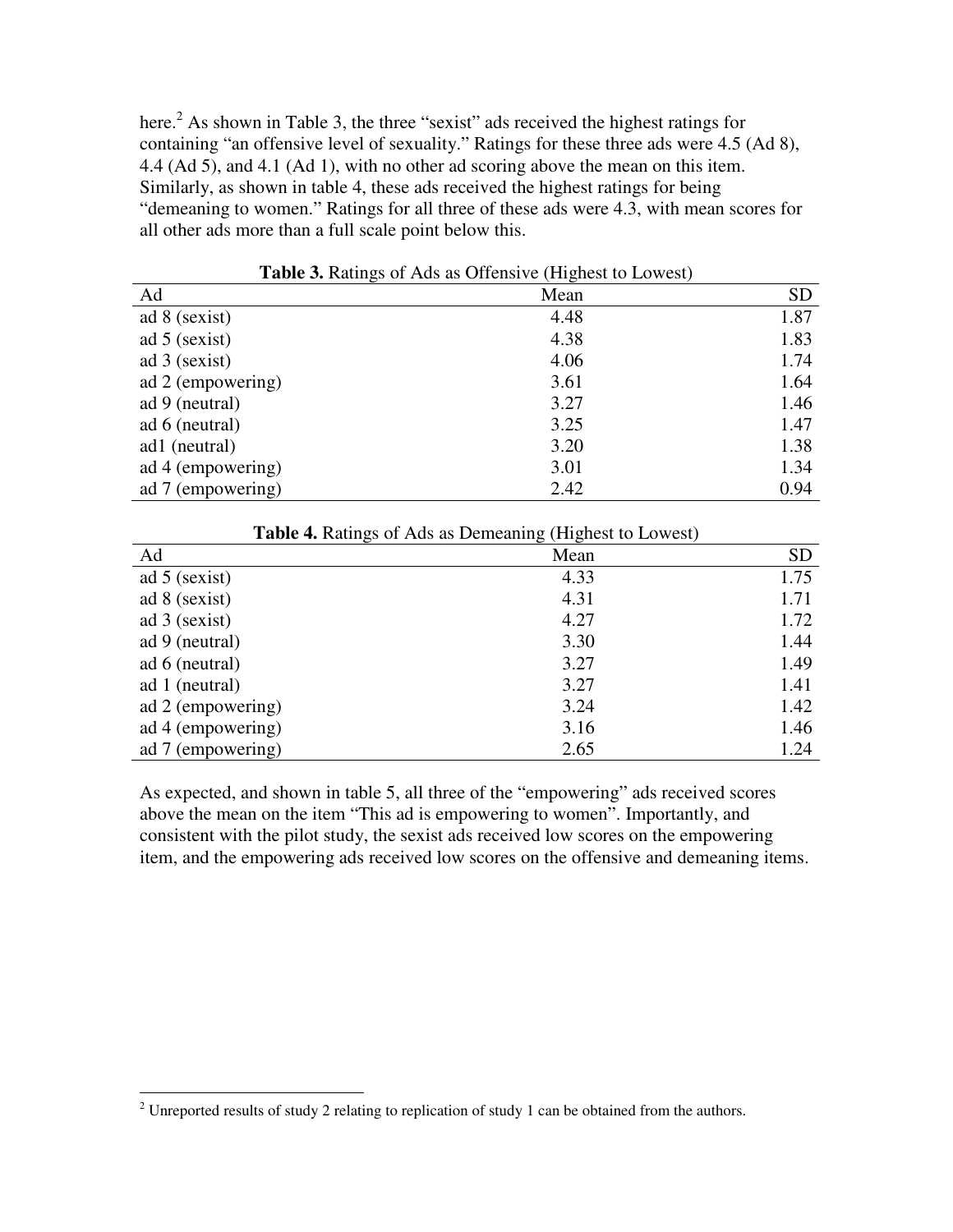| o                 | $\circ$<br>$\circ$ |           |
|-------------------|--------------------|-----------|
| Ad                | Mean               | <b>SD</b> |
| ad 7 (empowering) | 4.88               | 1.80      |
| ad 4 (empowering) | 4.66               | 1.70      |
| ad 9 (neutral)    | 4.10               | 1.52      |
| ad 2 (empowering) | 4.04               | 1.64      |
| ad 5 (sexist)     | 3.87               | 1.70      |
| ad 6 (neutral)    | 3.83               | 1.68      |
| ad 8 (sexist)     | 3.76               | 1.69      |
| ad 1 (neutral)    | 3.36               | 1.38      |
| ad $3$ (sexist)   | 3.33               | 1.57      |

**Table 5.** Ratings of Ads as Empowering (Highest to Lowest)

With regard to sexist ads, regression analysis confirmed that two of the three items predicted ad liking across all respondents combined for the three sexist ads. Rating the ad as offensive was a significant predictor for Ad 3 ( $p = .000$ ) and Ad 5 ( $p = .03$ ); and as (not) empowering was a significant predictor for Ad 3 ( $p = .04$ ), Ad 5 ( $p = .003$ ), and Ad 8 (p = .000). Interestingly, rating the ad as demeaning did *not* predict ad liking.

Regression analysis confirmed that rating the ad as empowering was a significant predictor of ad liking for all three ads: Ad 2 ( $p = .000$ ), Ad 4 ( $p = .001$ ), and Ad 7 ( $p =$ .000). Perceiving the ad as (not) offensive was also a significant predictor for Ad 2 ( $p =$ .02) and Ad 7 (*p* = .006). Again, rating the ad as (not) demeaning did *not* predict ad liking. Regression analysis confirmed that, as expected, ratings of the neutral ads on the three items did not predict ad liking.

The interaction between gender and ad classification was also examined. As anticipated and shown in Table 6, female respondents rated the three sexist ads as more offensive and demeaning than did male respondents – with female's ratings for all three ads well above the mean on each of these items. Female respondents also rated all three sexist ads as less empowering than did male respondents.

| $\frac{1}{2}$ and $\frac{1}{2}$ are realized by Schuch |            |      |        |         |      |
|--------------------------------------------------------|------------|------|--------|---------|------|
| Ad                                                     | Type       | Male | Female | T       | Sig  |
| ad $3 -$ sexist                                        | Offensive  | 3.84 | 4.27   | 1.89    | ns   |
|                                                        | Demeaning  | 4.00 | 4.56   | 1.34    | .04  |
|                                                        | Empowering | 3.72 | 2.90   | $-1.50$ | .001 |
| ad $5 -$ sexist                                        | Offensive  | 3.99 | 4.79   | 2.85    | .005 |
|                                                        | Demeaning  | 3.91 | 4.77   | 3.17    | .002 |
|                                                        | Empowering | 4.12 | 3.60   | $-1.95$ | .05  |
| ad $8 -$ sexist                                        | Offensive  | 3.95 | 5.05   | 3.88    | .000 |
|                                                        | Demeaning  | 3.87 | 4.78   | 3.51    | .001 |
|                                                        | Empowering | 3.99 | 3.53   | $-1.75$ | ns   |

Also, as expected, there were no differences between male and female respondents in their ratings of the empowering ads as being empowering to women; and, across the three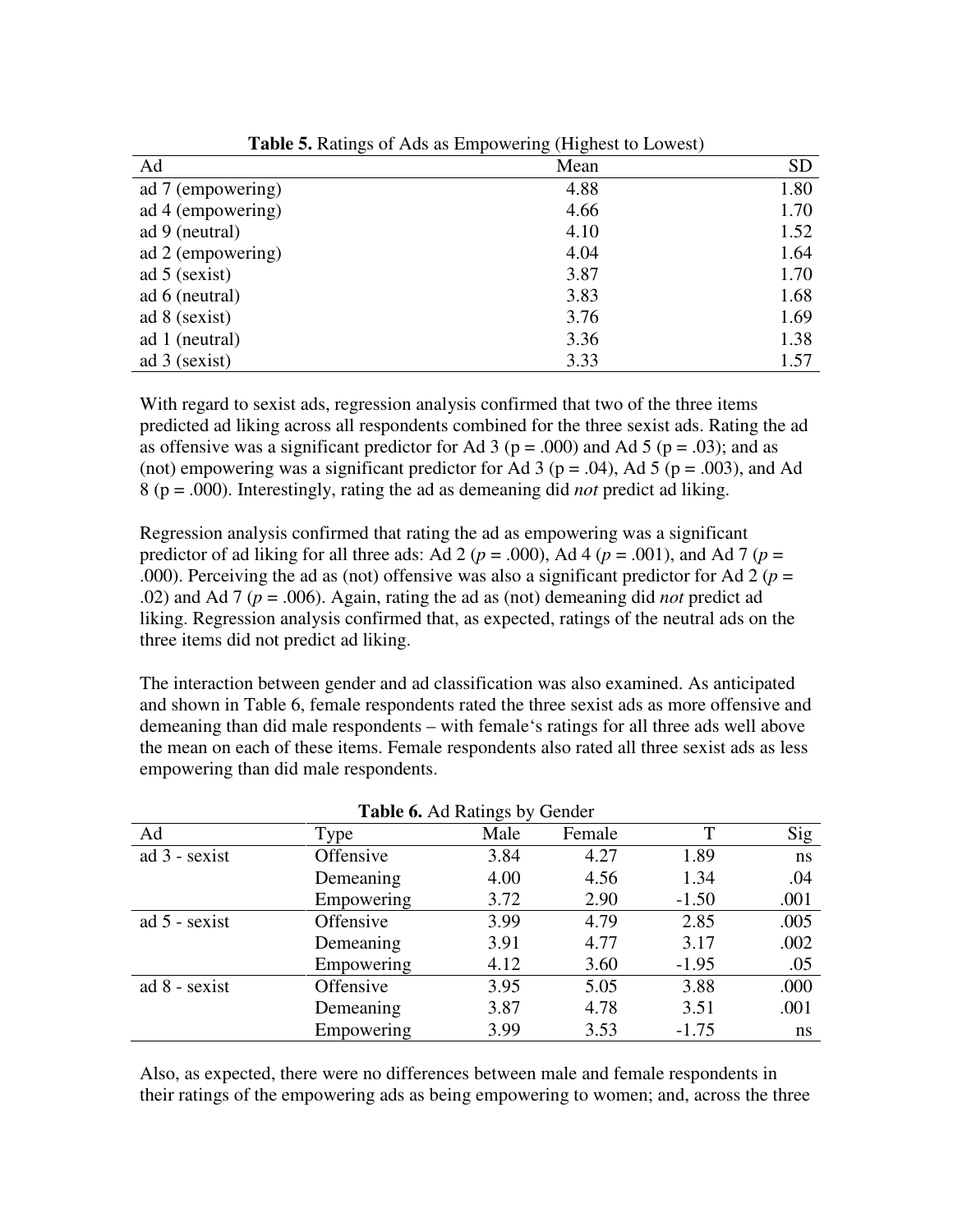measures and the three ads, all but one showed no difference between male and female respondents (see Table 6).

#### **Discussion**

As hypothesized, ratings of the ads as offensive and as not empowering predicted lower levels of ad liking, particularly among women. Additionally, ratings of the ads as not offensive and as empowering predicted higher levels of ad liking. These findings support the conclusions drawn in Study 1 by providing empirical evidence (rather than subjective interpretation by the authors) that a key driver of the "sexist" ads being disliked by women was the perception that they were offensive and a key driver of the "empowering" ads being liked by women was the perception that they portrayed women in an empowering manner. However, the lack of effect on ad liking of the rating of the ads as (not) demeaning to women is extremely interesting as it raises the question of whether it is sexism or sexuality, per se, that offends many women.

## **GENERAL DISCUSSION**

As discussed earlier, several studies have shown that females report more negative responses to sex appeals in advertising than do males (LaTour et al., 1990). Similarly, we found, across both studies, that female respondents reported more negative attitudes toward sexist alcohol ads than did males. We also found that females reported more positive attitudes toward alcohol ads with feminist (empowering) appeals than did males. This research also determined that females do find overt sexual portrayals more offensive and demeaning than do males. Further research could more thoroughly investigate what it is about overt sexual appeals that makes them offensive to females (and to a smaller proportion of males), and what it is in other appeals that results in positive evaluations by both males and females.

The term 'sexist' was operationalized in Study 2 by two related but distinct concepts: 'offensive level of sexuality' and 'demeaning to women.' The ads categorized in the Study 1 pre-test as 'sexist' were indeed rated in Study 2 as being more offensive and demeaning than the other advertisements. However, while the ratings of the first concept predicted ad liking, ratings of the second did not. Further research needs to disentangle the issue of whether it is sexuality or sexism that prompts dislike among women. This idea is consistent with Lass and Hart's observation that some women are offended by the use of sexual imagery; specifically, women as sex objects, and others do not mind sexual explicitness if the woman is seen as strong and independent or shown in control over a man (Lass and Hart, 2004). The empowering ads in Study 2 were not rated as demeaning or offensive; however, the appeals in these ads cannot clearly be described as "sexy." Unfortunately, it is expected that there would be difficulty in locating ads that do clearly have a high level of sexuality but cannot be classified as sexist/demeaning.

We measured (ideological) feminism in both Study 1 and Study 2 and found no consistent effect of feminism on ad liking, independent of gender. Although these findings need to be interpreted with caution, given the small differences between male and female respondents on this measure, these studies do provide evidence that it is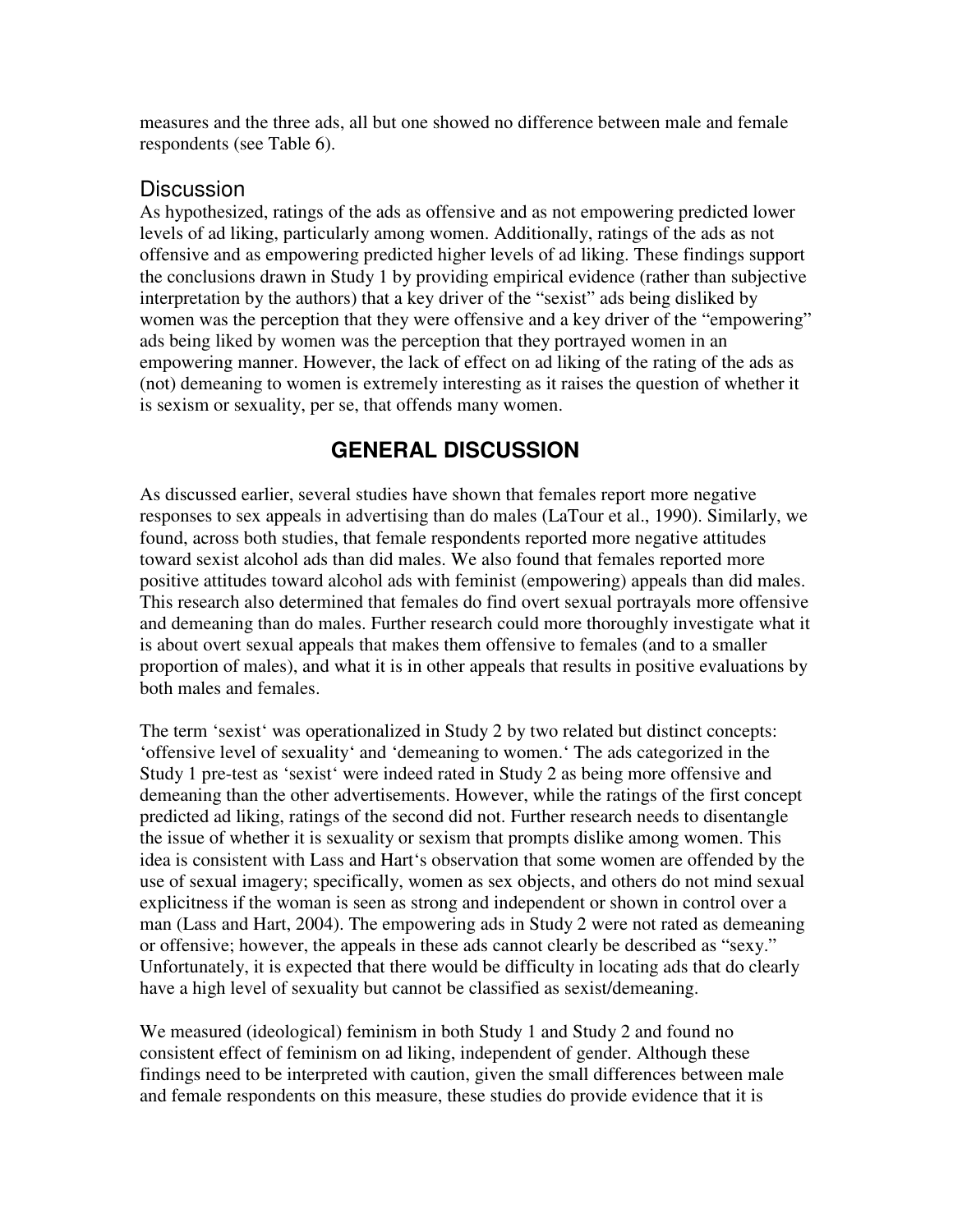gender, per se, rather than feminism that predicts (dis)liking of sexist advertising. Further, we did not find any consistent effect of gender role identity (which was used in a previous Australian study as a proxy measure of feminism) on ad liking, independent of gender.

These are important findings as several previous studies have reported that feminists are more offended by sexist advertising than are non-feminists, which leads to the inference that it is a small group of "radical" people who are offended, not the population in general. We found evidence that women are offended by sexist or demeaning portrayals of women in advertising, regardless of their ideological viewpoint. This suggests an alternative, but defensible, interpretation of the findings of Harker and colleagues (the group they define as "optimistic feminists" contained 41% males and "pessimistic feminists" only 28% males), which suggests that the simpler explanation is that feminist males might not be as concerned about advertising portrayals as are feminist females; that is, *women* are more offended by sexist advertising than are men [31].

### Limitations

It is important to bear in mind that ads are multidimensional and that sexual ads may be liked because of other elements of the ad (such as the core message contained within it), regardless of sexual content [36]. Therefore, we endeavored to control for this by setting inclusion and exclusion criteria for the ads (e.g., print ads had to be full-page, full-color, and include at least one woman); but it remains a limitation of this series of studies that we considered only a sample of nine alcohol print ads. However, these ads were fairly representative of the types of ads young people are exposed to in Australia.

The studies reported herein were conducted with university students, who cannot be said to be representative of the population as a whole. However, as Pollay and Lysonski stated, "While students, as a sample population, might be judged a vanguard of impending social change, we also know that their general attitudes toward advertising are not much different from those of the population at large" [10; p.38]. Additionally, although the ads and participants were all Australian, the general findings, in relation to reactions to sexual appeals in ads, are unlikely to be widely divergent from those in similar countries (e.g., New Zealand, the U.S., and the UK).

As with any study of attitudes, there is the issue of social desirability bias [37]. It is possible that participants' responses may have been influenced by the perception that they should be offended by sexist ads. However, the studies were introduced to participants (in both cases, undergraduate marketing students) as a study of alcohol advertising. A manipulation check was conducted by offering a prize (free movie tickets) to the student in each group who could come closest to stating the actual research question (with responses provided on a sheet of paper separate to the questionnaire). In neither of the cases did any of the students suggest that it was a study of attitudes to sex (or sexism) in advertising; in fact, the predominant response was that we were testing ads to see which one was the most effective for university students.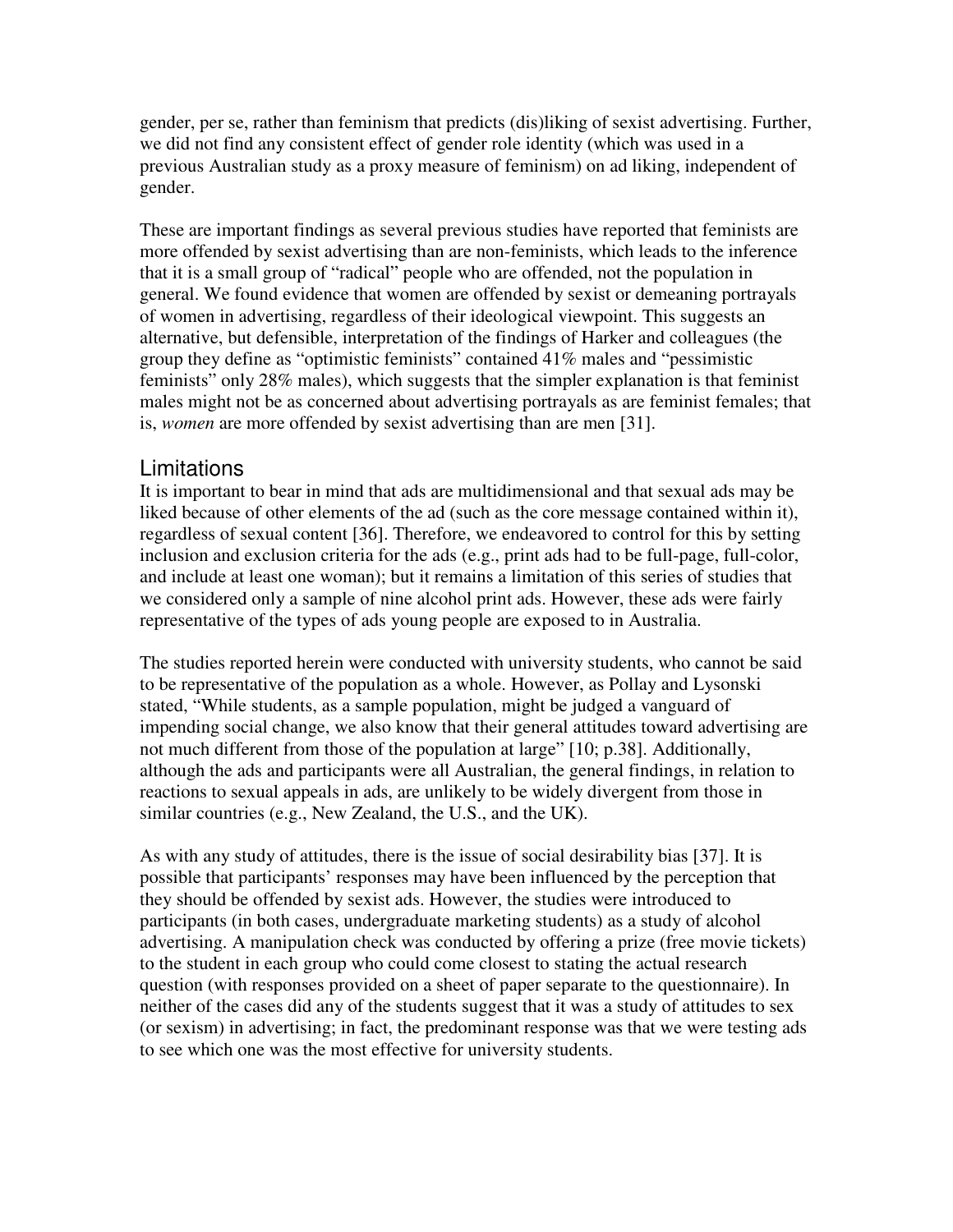The conclusions about a lack of independent effects for gender role identification must be interpreted with caution, given the minimal differences between male and female respondents, particularly in relation to male gender role identification. It is possible that our sample, being university students, had more progressive concepts of gender roles than the general population; in which case, an independent effect may have been found in a group of people with more traditional gender role identification profiles.

### **Implications**

There is a considerable body of evidence that the use of sex appeals may result in a more negative attitude towards a brand [7] and lower purchase intention [8]. Nevertheless, there is often a level of complacency among advertisers that is based on the argument that, as it is women who are primarily offended by sexist advertising, reports of reduced purchase intention from studies of mixed-gender groups are not important for marketers of products such as beer, which are predominantly targeted toward men. While sex appeals are more effective for men, Fahy and colleagues stated that the issue for advertisers is clearly that "An important balance needs to be achieved between ensuring that target markets are reached, and refraining from offending other members of the viewing audience" [29; p.243]. Males in MacKay and Covell's study also showed no difference in their appeal ratings of sex image and 'progressive' image ads, while females found the progressive ads to have a markedly significantly greater appeal [23]. As the authors said, this finding gives advertisers little justification for the continued sexual objectification of women in ads.

Pollay and Lysonski commented that despite the articulateness and diffusion of criticism of ad sexism, it is surprising that there is no available evidence demonstrating dramatic changes in the portrayal of women in ads [10]. A decade later, this comment is still valid; in fact, anecdotal evidence (and complaints to the Advertising Standards Board) suggest that such portrayals are *increasing*. In an attempt to explain the reason for this apparent increase in stereotypical gender role portrayals in Australian advertising, Milner and Higgs suggested that the results may be explained by changes in the regulatory environment [15]. They pointed out that, when the data was collected in 1985 for the Gilly study (the only one of the three Australian studies that found minimal gender stereotypes) television advertising was regulated by the Federal government [13]; when the data was collected in 1989 for Mazzella and colleagues' study Australia was trialing industry self-regulation [14]; and when the data was collected in 2002 for the Milner and Higgs study, industry self-regulation was fully in force [15].

Milner and Higgs also made the important point that, although the self-regulatory system enables people to lodge a complaint about an individual ad, this does not provide a solution to the identified problem: "Collectively, current Australian ads systematically discriminate against several groups of people. Yet there are no means for lodging complaints about a collection of ads" [15; p.92].

However, there is increasing public scrutiny of alcohol advertising and particularly ads that present an association between alcohol consumption and sexual activity – resulting in widespread calls for a return to government regulation of alcohol advertising. As pointed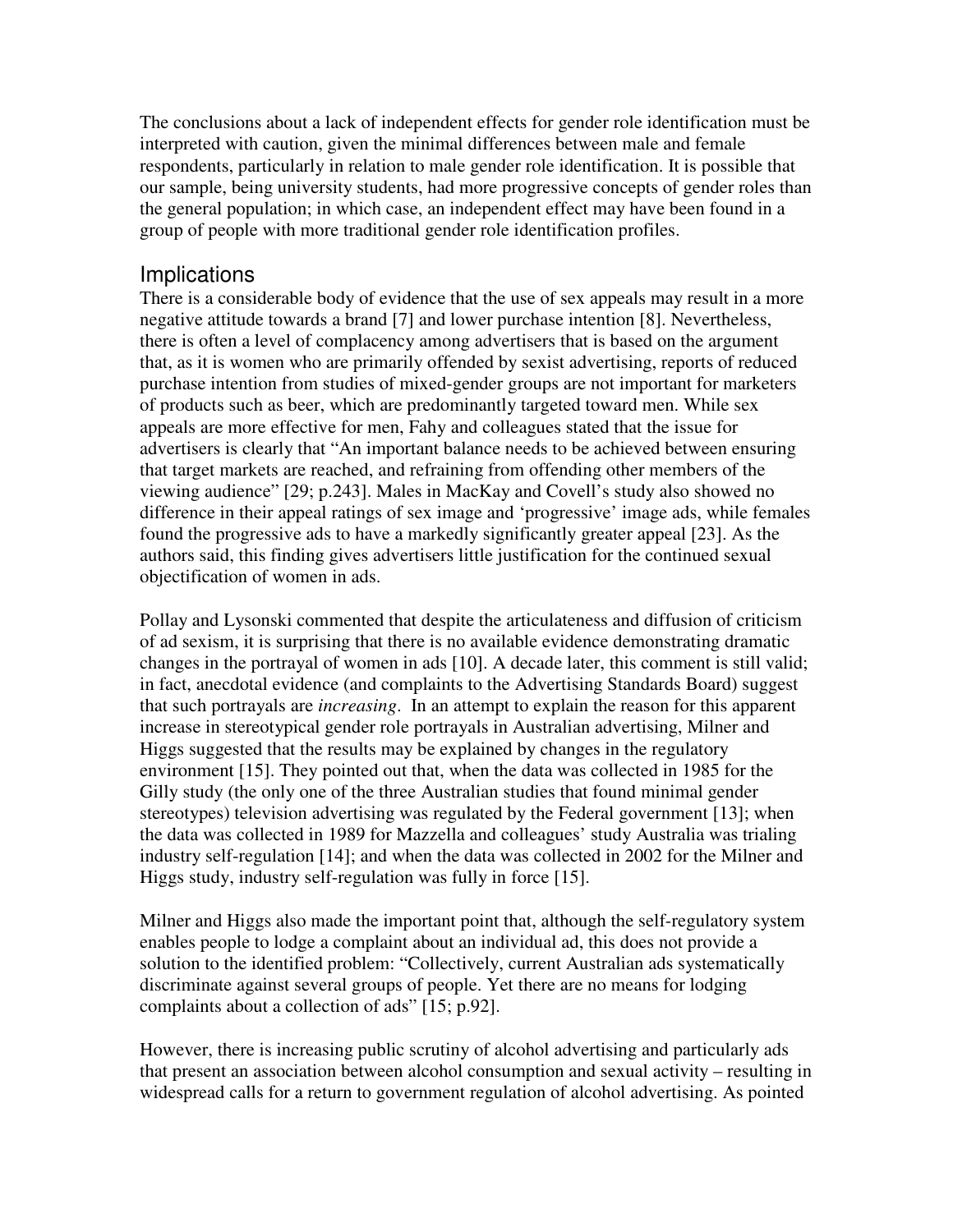out by Lass and Hart, "Using images in ads indicating irresponsible, inappropriate sexual behavior as a result of drinking will only make the advertisers' position look less responsible and more vulnerable in the eyes of both consumers as well as advertising policing organizations" [24; p.620].

In summary, there are two important cautions for the alcohol industry (and, by broader implication, the advertising industry). First, advertisers need to be aware that a substantial proportion of consumers are offended by such portrayals (although the extent to which this is seen as a positive or negative effect depends on the objectives of the ad campaign and the extent to which those who are offended are seen as potential consumers of the product). Second, given the current debate over the regulation of alcohol advertising, continuing to use advertising messages that offend a proportion of the general public may – in the long-term – result in the introduction of a regulatory framework that is out of the hands of the industry.

#### **REFERENCES**

- [1] A. Press, *Women watching television: Gender, class, and generation in the American television experience*. University of Pennsylvania Press, 1991.
- [2] S. N. Davis, Sex stereotypes in commercials targeted toward children: a content analysis. *Sociological Spectrum,* 23, 407-24, 2003.
- [3] L. C. Soley and G. Kurzbard, Sex in advertising: A comparison of 1964 and 1984 magazine advertisements. *Journal of Advertising*, 15(3), 45-54, 1986.
- [4] L. C. Soley and L. N. Reid, Taking it off: Are models in magazine ads wearing less? *Journalism Quarterly*, 65, 960-66, 1988.
- [5] T. Reichert, J. Lambiase, S. Morgan, M. Carstarphen and S. Zavoina, Cheesecake and beefcake: No matter how you slice it, sexual explicitness in advertising continues to increase. *Journalism & Mass Communication Quarterly*, 76(1), 7-20, 1999.
- [6] B. B. Judd and M. W. Alexander, On the reduced effectiveness of some sexually suggestive ads. *Journal of the Academy of Marketing Science*, 11(2), 156-68, 1983.
- [7] P. M. Simpson, S. Horton and G. Brown, Male nudity in advertisements: A modified replication and extension of gender and product effects. *Journal of the Academy of Marketing Sciences*, 24, 257-62, 1996.
- [8] M. S. LaTour and T. L. Henthorne, Ethical judgments of sexual appeals in print advertising. *Journal of Advertising*, 23(Sep), 81-90, 1994.
- [9] S. C. Dudley, Consumer attitudes toward nudity in advertising. *Journal of Marketing Management*, Fall, 89-96, 1999.
- [10] R. W. Pollay and S. Lysonski, In the eye of the beholder: International differences in ad sexism perceptions and reactions. *Journal of International Consumer Marketing*, 6(2), 25-43, 1993.
- [11] C. Lumby, *Bad Girls: TV, sex and feminism in the 90's.* Allen & Unwin, 1997.
- [12] B. Nokes, The good, the bad and the sexist advertising to women. *Marketing Week*, 16(47), 50-51, 1994.
- [13] M. C. Gilly, Sex roles in advertising: A comparison of television advertisements in Australia, Mexico, and the United States. *Journal of Marketing Communications*, 52, 75-85, 1988.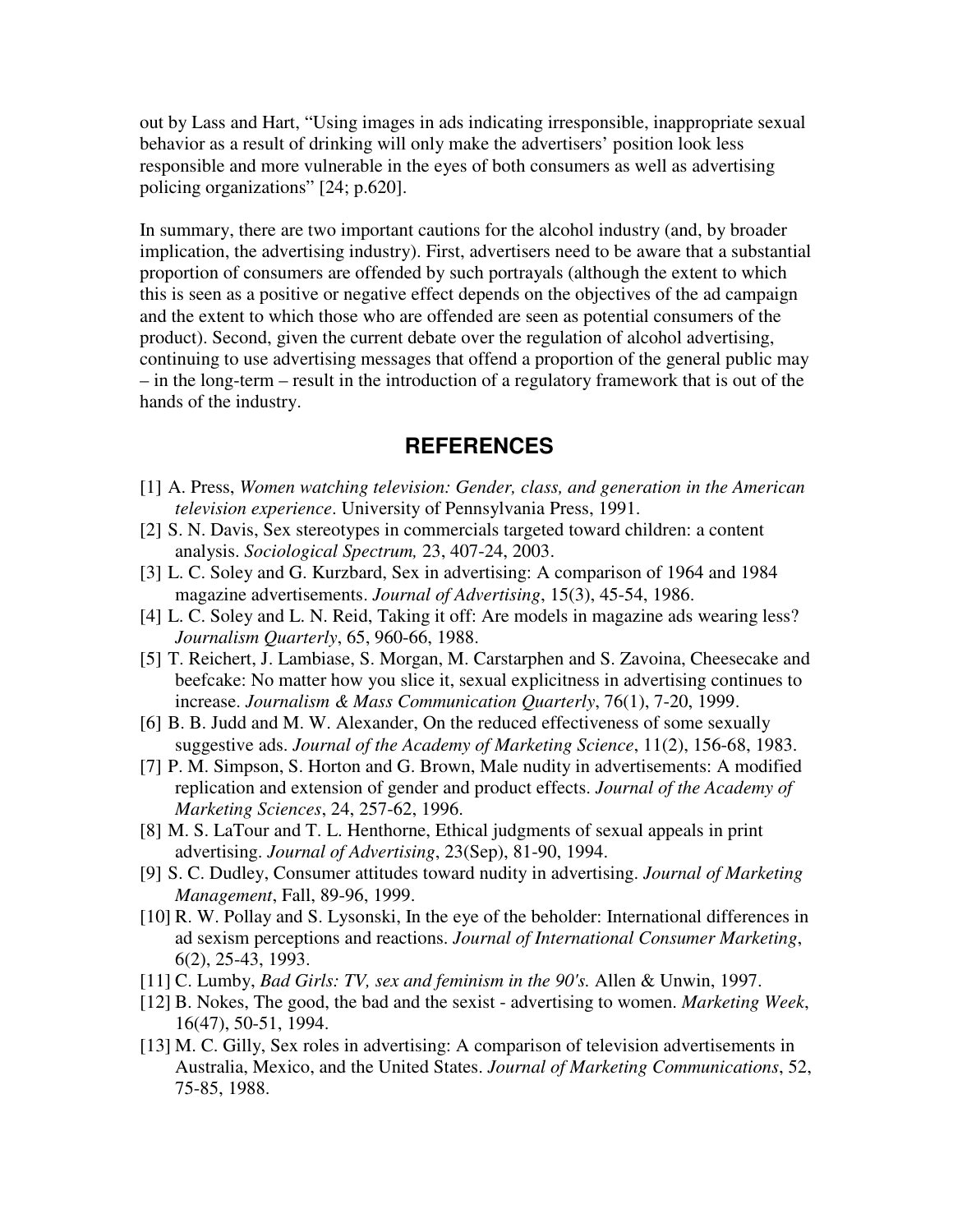- [14] C. Mazzella, K. Durkin, E. Cerini and P. Buralli, Sex-role stereotyping in Australian television advertisements. *Sex Roles*, 26, 243-59, 1992.
- [15] L. Milner and B. Higgs, Gender Sex-Role Portrayals in International Television Advertising Over Time: The Australian Experience. *Journal of Current Issues and Research in Advertising*, 26(2), 81-95, 2004.
- [16] M. S. LaTour, R. E. Pitts and D. C. Snook-Luther, Female nudity, arousal, and ad response: An experimental investigation. *Journal of Advertising*, 19(4), 51-62, 1990.
- [17] M. S. LaTour and T. L. Henthorne, Female Nudity. Attitudes toward the ad and the brand, and implications for advertising strategy. *Journal of Consumer Marketing*, 10(3), 25-32, 1993.
- [18] M. Y. Jones, A. J. S. Stanaland and B. D. Gelb, Beefcake and Cheesecake: Insights for Advertisers. *Journal of Advertising*, 27(Summer), 33-51, 1998.
- [19] K. Harrison, Does interpersonal attraction to thin media personalities promote eating disorders? *Journal of Broadcasting & Electronic Media*, 41, 478-500, 1997.
- [20] K. Harrison and J. Cantor, The relationship between media consumption and eating disorders. *Journal of Communication*, 47(1), 40-67, 1997.
- [21] H. Lavine, D. Sweeny and S. H. Wagner, Depicting women as sex objects in television advertising: effects on body dissatisfaction. *Personality and Social Psychology Bulletin*, 25(8), 1049-58, 1999.
- [22] K. Lanis and K. Covell, Images of women in advertisements: effects on attitudes related to sexual aggression. *Sex Roles*, 32(9-10), 639-50, 1995.
- [23] N. J. MacKay and K. Covell, The impact of women in advertisements on attitudes toward women. *Sex Roles*, 36, 573-83, 1997.
- [24] P. Lass and S. Hart, National cultures, values and lifestyles influencing consumers' perception towards sexual imagery in alcohol advertising: an exploratory study in the UK, Germany and Italy. *Journal of Marketing Management*, 20(5,6), 607-623, 2004.
- [25] L. Coleman and S. Cater, Underage 'binge' drinking: A qualitative study motivations and outcomes. *Drugs: Education, Prevention & Policy*, 12(2), 125-36, 2005.
- [26] J. LaBrie, E. Pedersen, C. Marriot, M. Earleywine and J. Schiffman, Effects of alcohol, expectancies, and partner type on condom use in college males: Event-level analyses. *Journal of Sex Research*, 42(3), 259-66, 2005.
- [27] J. Ford, M. LaTour and I. Clarke, A prescriptive essay concerning sex role portrayals in international advertising. *American Business Review*, 22(1), 42-55, 2004.
- [28] S. Elliott, Suit over sex in beer ads hits a genre as it changes. *The New York Times* 141, 1991.
- [29] J. Fahy, D. Smart, W. Pride and O.C. Ferrell, Advertising sensitive products. *International Journal of Advertising*, 14, 231-43, 1995.
- [30] Waller, D, Attitudes towards offensive advertising: an Australian study. *Journal of Consumer Marketing*, 16(3), 288-94, 1999.
- [31] M. Harker, D. Harker and S. Svensen, Attitudes towards gender portrayal in advertising: an Australian perspective. *Journal of Marketing Management*, 21(1), 251-65, 2005.
- [32] M. J. Polonsky, J. Ford, K. Evans, A. Harman, S. Hogan, L. Shelley and L. Tarjan, Are feminists more critical of portrayal of women in Australian beer advertisements than non-feminists? *Journal of Marketing Communications*, 7, 245-56, 2001.